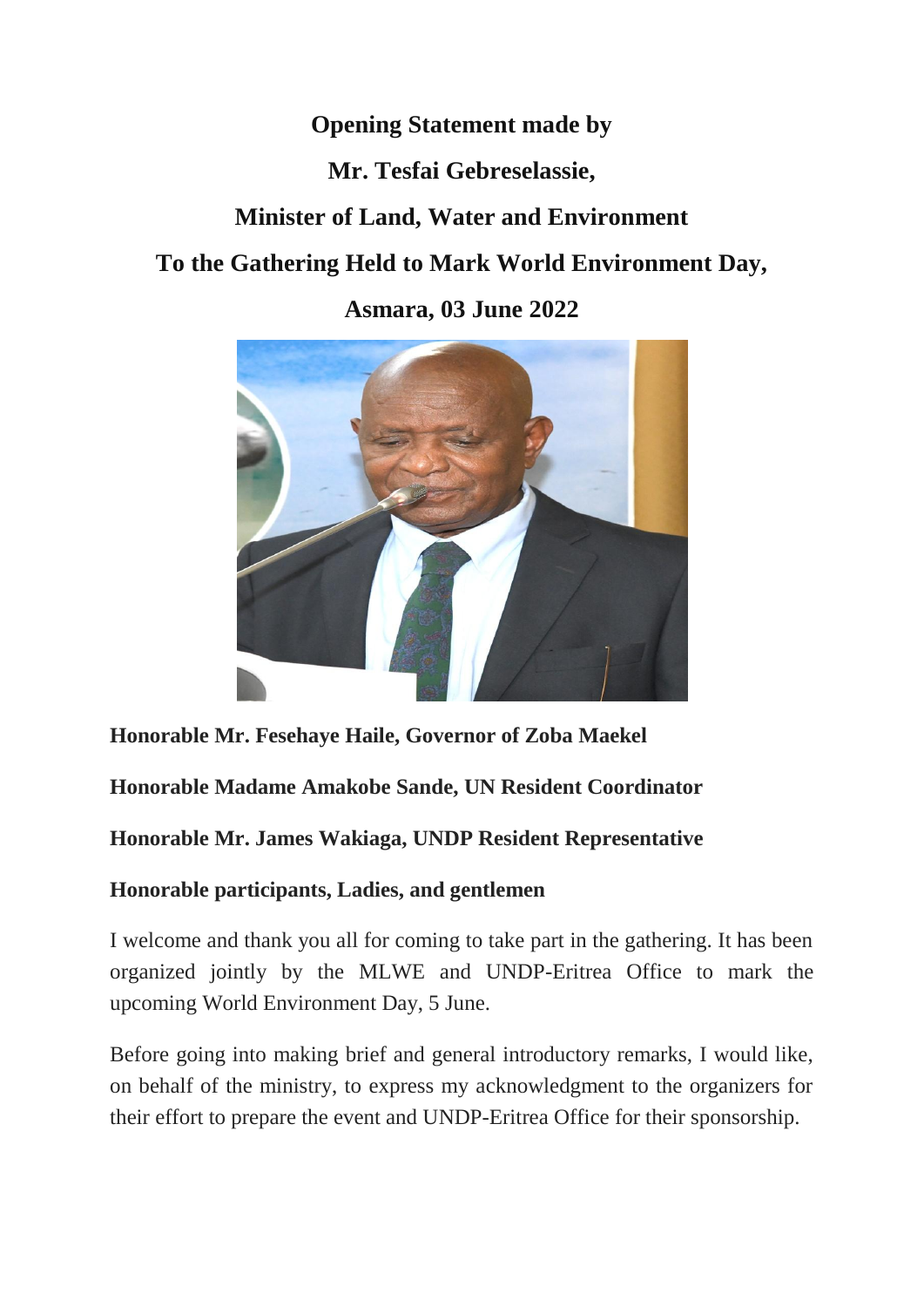### **Dear participants,**

This year's World Environment Day will be celebrated under the slogan **Only One Earth**. Millions of people across the world will celebrate the Day by engaging in different environment-related activities and pledging commitment and solidarity to contribute, within their means, towards achieving the goals of the ever-expanding global peoples' movement aimed at making the Earth a better place to live in for now and generations to come.

In response to the global call of the Day, on our part, we are holding this awareness promotion gathering. Here short presentations will be made on some major environmental challenges facing our country and on what response is expected from every citizen individually and the Eritrean society collectively to address the challenges.



Early this week, as part of the event, a knowledge competition program on general environmental issues was conducted among young employees of different government institutions through Eritrean Television media. On 5 June, municipal residents will undertake neighborhood cleaning activities to show their solidarity with the international community in the fight against the causes of global environmental problems.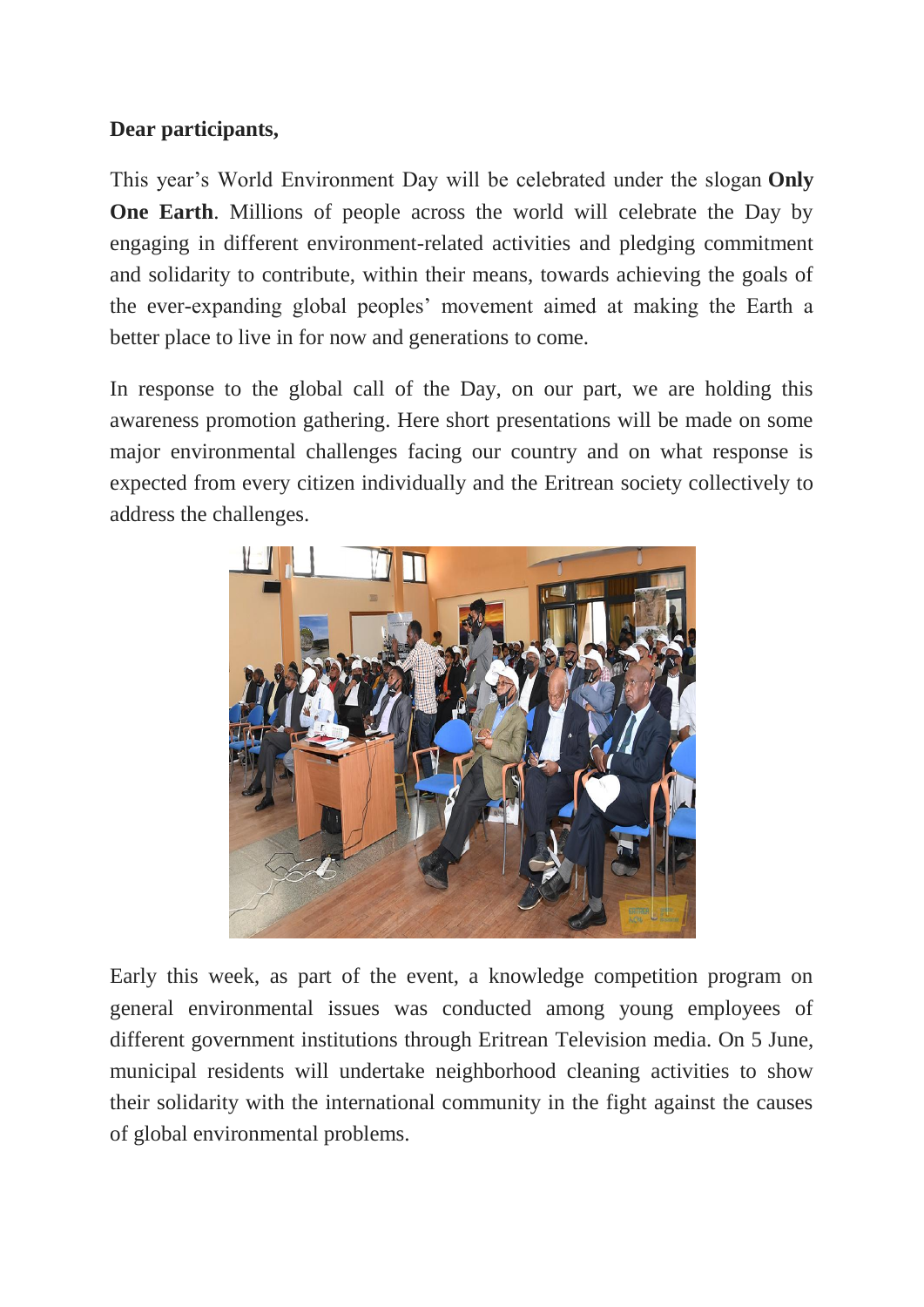#### **Dear participants,**

Since our early childhood school days, we all knew in the universe there are billions of planets and other heavenly bodies. To the best of human knowledge, amongst the innumerable planets, it is only our blue planet Earth that is endowed with unique natural conditions favorable to life. Although it might be a bit late, people have come to realize the condition exclusive to our Earth is not something to be taken for granted. It is fragile and requires care. I believe that every one of us here has lived enough to witness how human tampering with the natural environmental balance can cause dismal misery in the lives of millions of people and other contemporary creatures. Now it is also clear that the main drivers of the environmental crisis of our time are built into the foundations of the global economy and the modern human way of life.



Since modern times, human activities and reckless interaction with nature have been disturbing the natural balance by excessive extraction of natural resources and production of toxic wastes that harm the Earth. Air pollution, global warming, and consequent climate change witnessed in our time, (and manifested by irregular rainfall pattern, freshwater scarcity, flooding, and land erosion, soil fertility degradation, desertification, wildfires, heat waves, pollution of fresh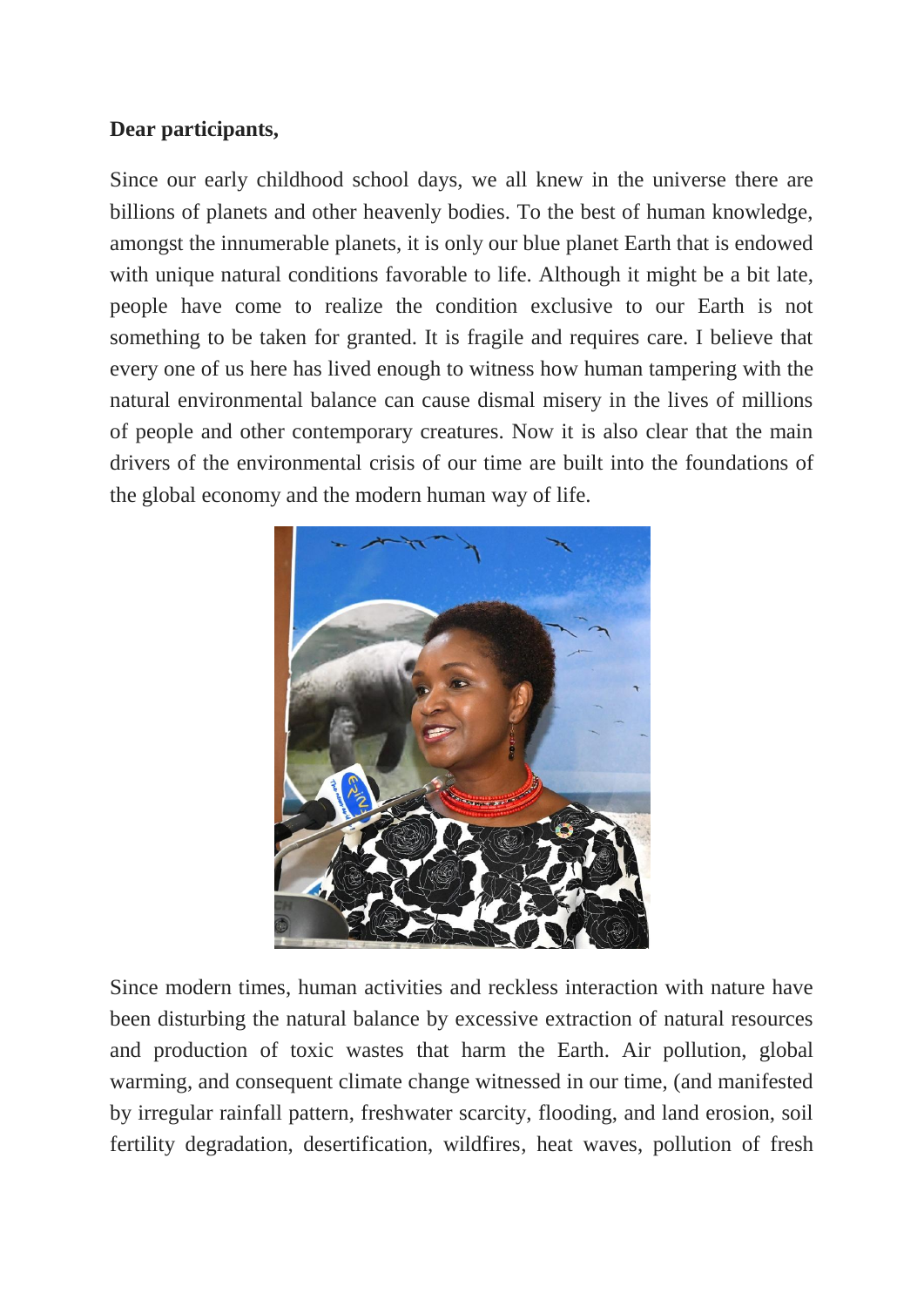water and sea, loss of bio-diversity etc), to a larger extent, are consequences of human activities.

As these major challenges of our time are global, it is also clear that they need global solutions. And effective solutions to the challenges are known and well within reach of modern technology and financial capacity of the developed countries. Nonetheless, despite the available possibilities, ghg emissions, and global temperature have been on the rise and global environmental degradation has been becoming dire, In the face of these challenges, it is sad to not human reluctance to act accordingly. Particularly the reluctance to act shown by the countries that have the means and major responsibility is unacceptable by all measures.

### **Dear participants,**

The fact that **Only One Earth**, an adage that encompasses simple and common knowledge, is selected again after 50 years to be the slogan for this year's World Environment Day speaks a lot. It is meant, among other things, to remind the peoples and governments of developed and developing nations alike, that:

- Many of the things we do not want to act on fast enough will cause more damage on us.
- We need to realize that planet earth is not only where we can survive, but it is also meant to be a shared home for us to live in harmony with other species.
- Further failure to give due respect to nature will invite unbearable human sufferings like never before, if not our extinction.
- Geological history of the earth is rich in examples of the extinction of species that in their turn had alternately dominated planet earth in various geological times. If the environmental conditions change for the worse, humanity cannot be an exception.
- While it is appropriate to focus on the consequences of human negligence towards nature; it is also important to underscore that there is a great possibility to save our planet from the dire environmental crisis it has